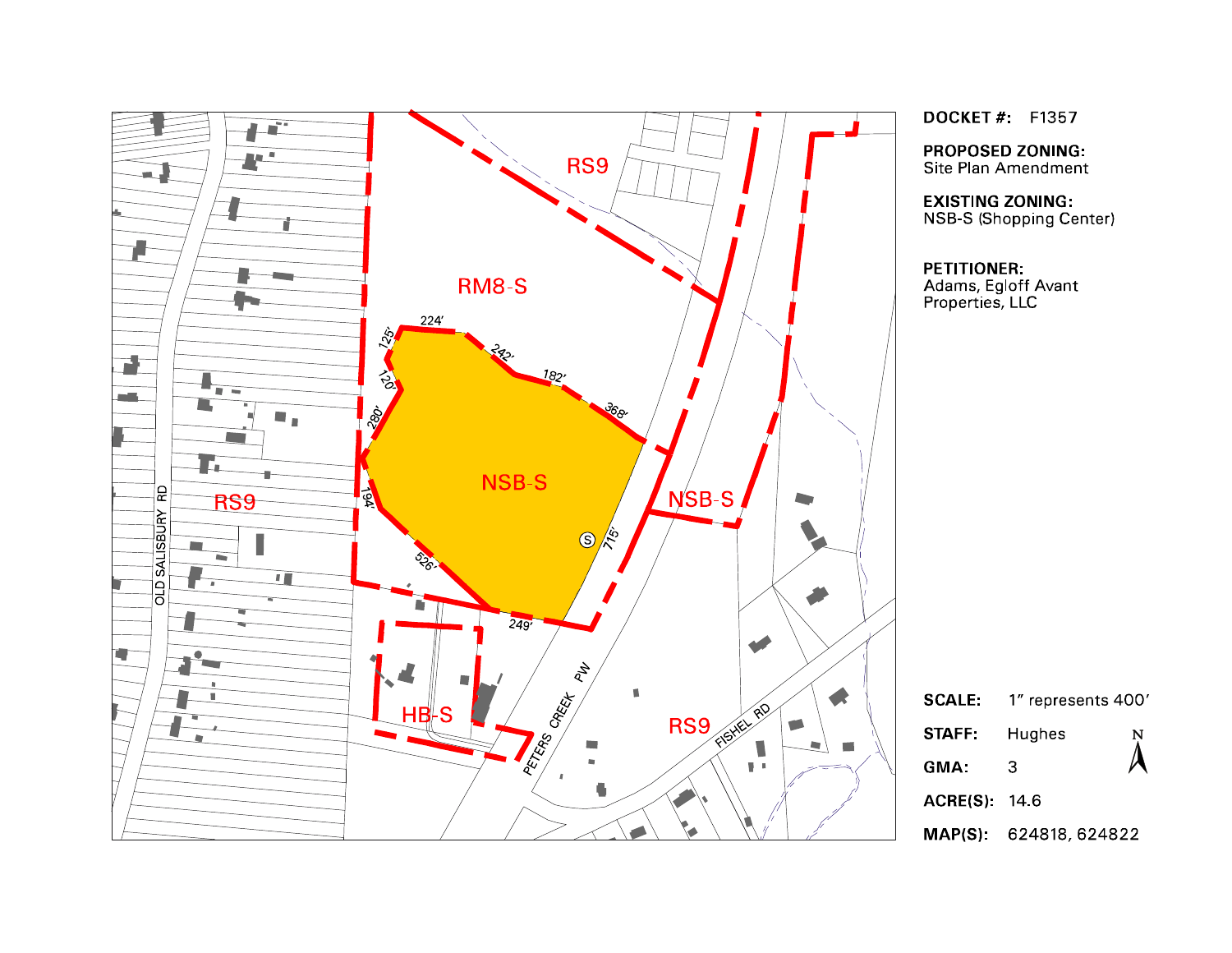January 23, 2002

Adams, Egloff, Avant Properties, LLC Attn: Kerry Avant 4505 Country Club Road Winston-Salem, NC 27104

#### RE: ZONING MAP AMENDMENT F-1357

Dear Mr. Avant:

The attached report of the Planning Board to the Forsyth County Board of Commissioners is sent to you at the request of the Commissioners.

When the rezoning is scheduled for public hearing, you will be notified by Jane Cole, Clerk to the County Commissioners, of the date on which the Commissioners will hear this petition.

Sincerely,

A. Paul Norby, AICP Director of Planning

Attachment

pc: Jane Cole, County Manager's Office Edens & Avant Realty, Inc., Attn: Fred Williams, 900 Bank of America Plaza, 1901 Main Street, Columbia, SC 29201 G. Emmett McCall, 633 W. Fourth Street, Winston-Salem, NC 27101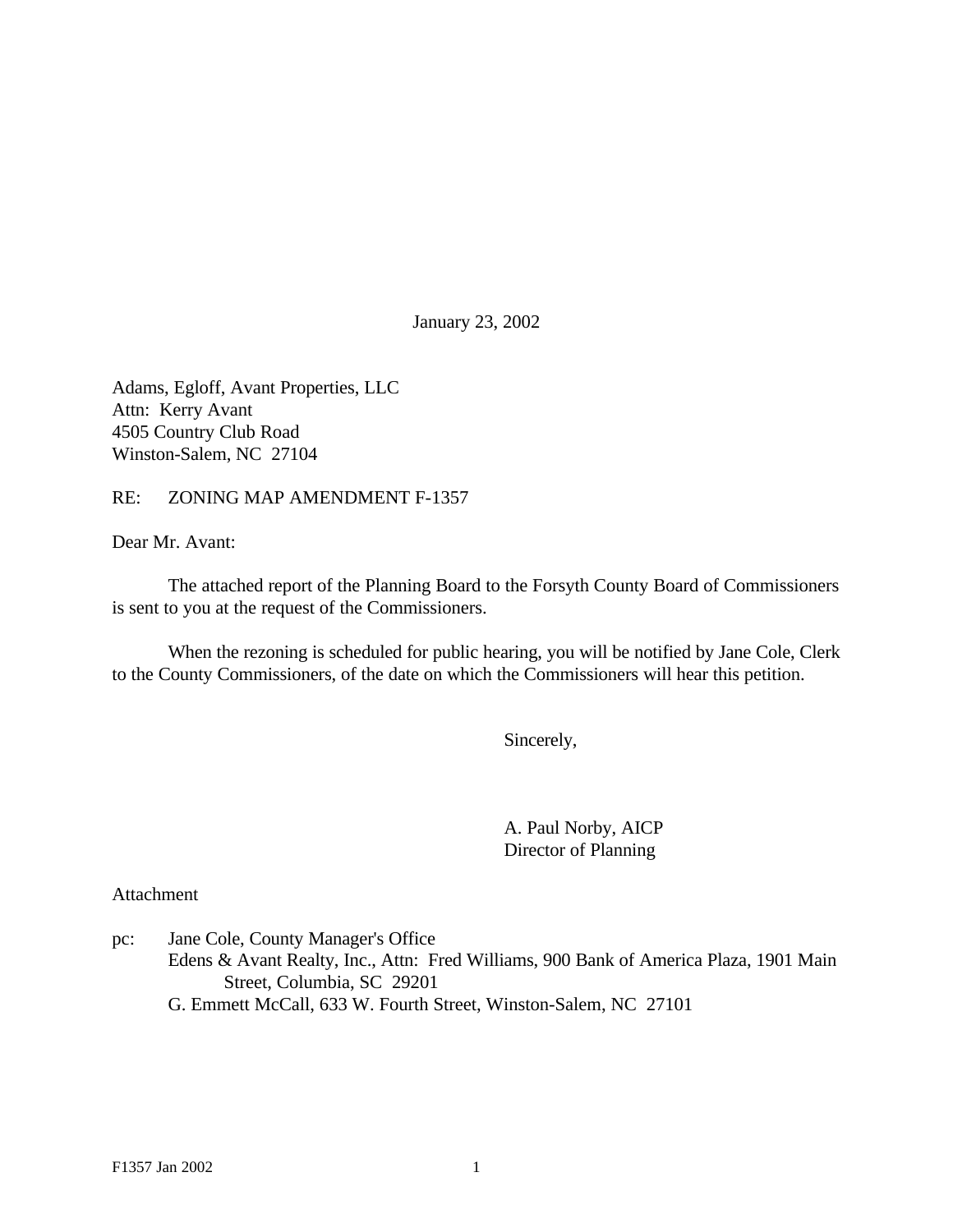# **FORSYTH COUNTY BOARD OF COMMISSIONERS**

**\_\_\_\_\_\_\_\_\_\_\_\_\_\_\_\_\_**

**MEETING DATE: \_\_\_\_\_\_\_\_\_\_\_\_\_\_\_\_\_\_\_\_\_\_\_\_\_\_\_\_ AGENDA ITEM NUMBER:**

**SUBJECT**:-

Zoning map amendment of Adams, Egloff, Avant Properties, LLC

# **COUNTY MANAGER'S RECOMMENDATION OR COMMENTS**:-

# **SUMMARY OF INFORMATION**:-

Zoning map amendment of Adams, Egloff, Avant Properties, LLC from NSB-S (Shopping Center) to Site Plan Amendment: property is located on the west side of Peters Creek Parkway north of Fishel Road (Zoning Docket F-1357).

After consideration and two failed votes, the third motion by the Planning Board resulted in a tie vote. According to Planning Board By-Laws, in the event of a tie vote, the rezoning request is forwarded to the elected officials with no recommendation.

| <b>ATTACHMENTS:-</b> | <b>YES</b> |  |
|----------------------|------------|--|
|                      |            |  |

**SIGNATURE**: **DATE**:

 $\overline{a}$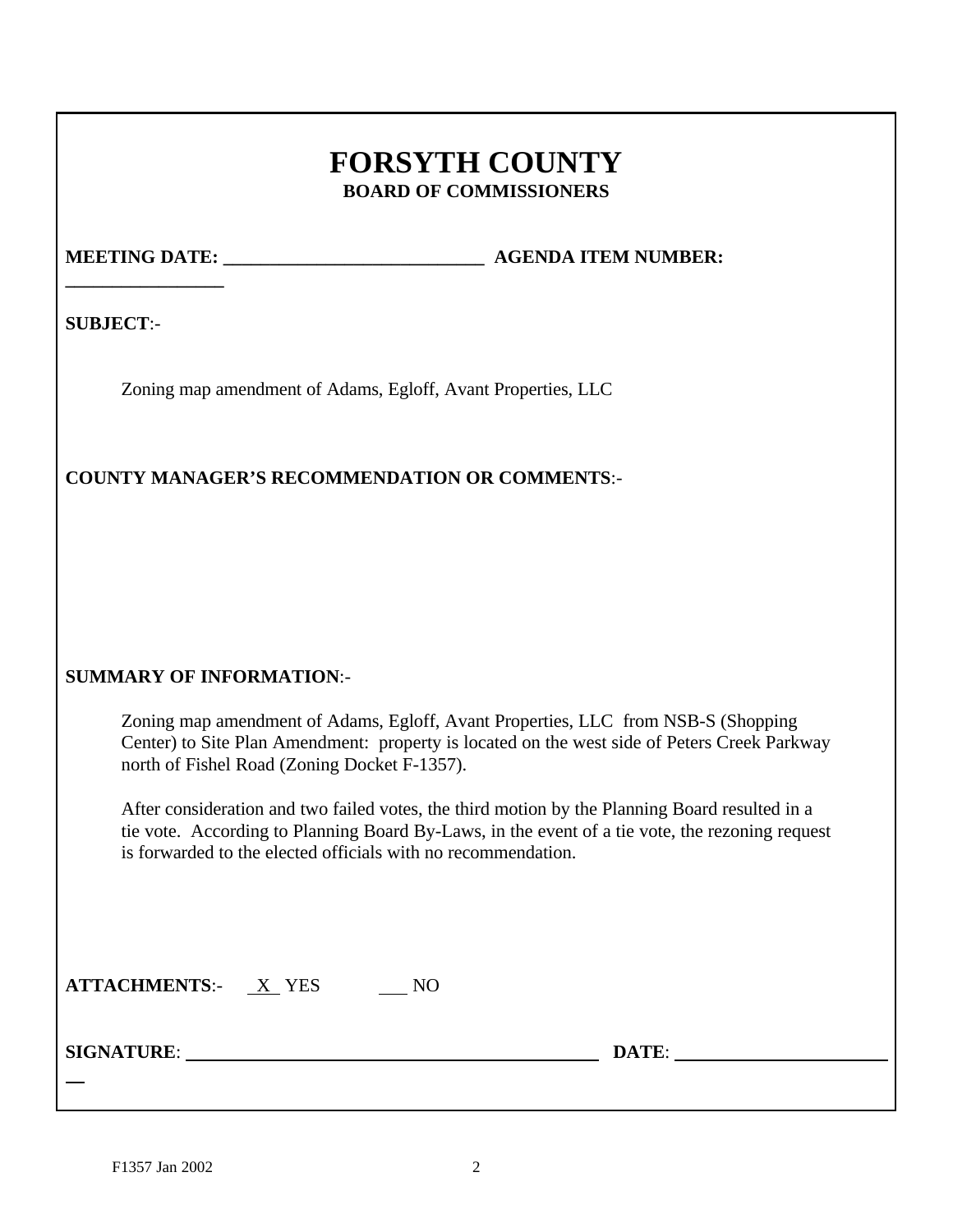#### COUNTY ORDINANCE - SPECIAL USE

Zoning Petition of Adams, Egloff, Avant Properties, LLC, Docket F-1357

AN ORDINANCE AMENDING THE FORSYTH COUNTY ZONING ORDINANCE AND THE OFFICIAL ZONING MAP OF THE COUNTY OF FORSYTH, NORTH CAROLINA

\_\_\_\_\_\_\_\_\_\_\_\_\_\_\_\_\_\_\_\_\_\_\_\_\_\_\_\_\_\_\_\_\_

BE IT ORDAINED by the Board of County Commissioners of the County of

Forsyth as follows:

Section 1. The Zoning Ordinance of the *Unified Development Ordinances* of the County

of Forsyth, North Carolina, and the Official Zoning Map of the County of Forsyth, North

Carolina, are hereby amended by changing from NSB-S (Shopping Center) to NSB-S (Shopping

Center - Site Plan Amendment) the zoning classification of the following described property:

BEGINNING at a one-half inch iron pipe, said iron pipe being in the western right-of-way line of Peters Creek Parkway (NC Highway 150), a 200-foot public right-of-way, said iron stake being the northeast corner of that property now or formerly owned by the Griffith Volunteer Fire Department, Inc., more particularly described in Deed Book 1269, Page 746, Forsyth County Registry, and said BEGINNING point being further described as being a chord bearing and distance of north  $30^{\circ}$  07' 43" east 44.31 feet (said curve having a radius of 5,630 feet and an arc distance of 44.31 feet) from a concrete monument also located in the said western right-of-way line, and thence from said POINT AND PLACE OF BEGINNING with the northern boundary line of the said Griffith Volunteer Fire Department property, north  $76^{\circ}$  31' 22" west 12.0 feet to an existing one inch iron pipe; thence continuing with the northern boundary line of the said Griffith Volunteer Fire Department property, north  $76^{\circ}$  31' 22" west 236.97 feet; thence the following six (6) calls and distances: (1) north  $48^{\circ}$  50' 45" west 526.34 feet; (2) north 20 $^{\circ}$  10' 36" west 193.95 feet; (3) north  $29^{\circ}$  33' 28" east 280.34 feet; (4) north  $27^{\circ}$  24' 00" west 120.41 feet; (5) north  $25^{\circ}$  21' 02" east 125.00 feet; (6) south  $85^{\circ}$  25' 59" east 224.09 feet; thence on a curve to the left having a radius of 280.00 feet, an arc length of 242.20 feet, and a chord bearing and distance of south  $50^{\circ}$  26' 59" east 234.72 feet; thence south  $75^{\circ}$  13' 48" east 182.10 feet; thence on a curve to the right having a radius of 310.00 feet, an arc length of 194.57 feet, and a chord bearing and distance of south  $57^{\circ}$  14' 58" east 191.39 feet;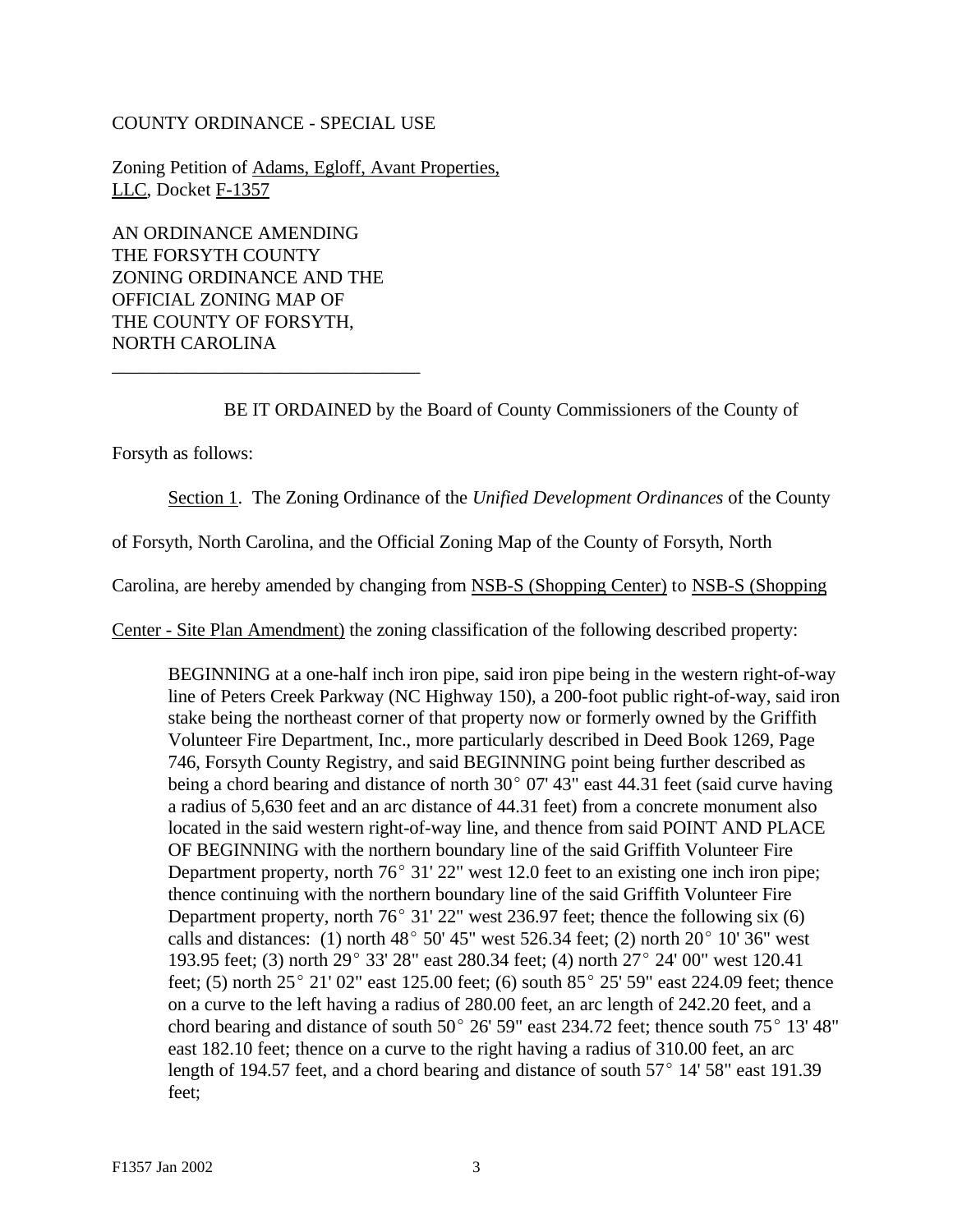thence on a curve to the left having a radius of 249.50 feet, an arc length of 123.44 feet, and a chord bearing and distance of south  $53^{\circ}$  26' 34" east 122.19 feet; thence south 67 $^{\circ}$ 36' 59" east 49.50 feet to a point in the aforementioned western right-of-way line of Peters Creek Parkway (NC Highway 150); thence on a curve to the right having a radius of 5,630.00 feet, an arc length of 715.58 feet, and a chord bearing and distance of south  $26^{\circ}$ 15' 40" west 715.10 feet to the POINT AND PLACE OF BEGINNING, said parcel containing 14.99 acres, more or less.

Section 2. This Ordinance is adopted after approval of the site plan entitled Shoppes at

Oliver's Crossing, and identified as Attachment A of the Special Use District Permit issued by the

Forsyth County Board of Commissioners the \_\_\_\_\_ day of \_\_\_\_\_\_\_\_\_\_\_\_\_\_, 20\_\_\_\_\_\_ to

Adams, Egloff, Avant Properties, LLC.

Section 3. The Board of Commissioners hereby directs the issuance of a Special Use

District Permit pursuant to the Zoning Ordinance of the *Unified Development Ordinances* for a

development to be known as Shoppes at Oliver's Crossing. Said Special Use District Permit and

site plan with associated documents are attached hereto and incorporated herein.

Section 4. This Ordinance shall be effective from and after its adoption.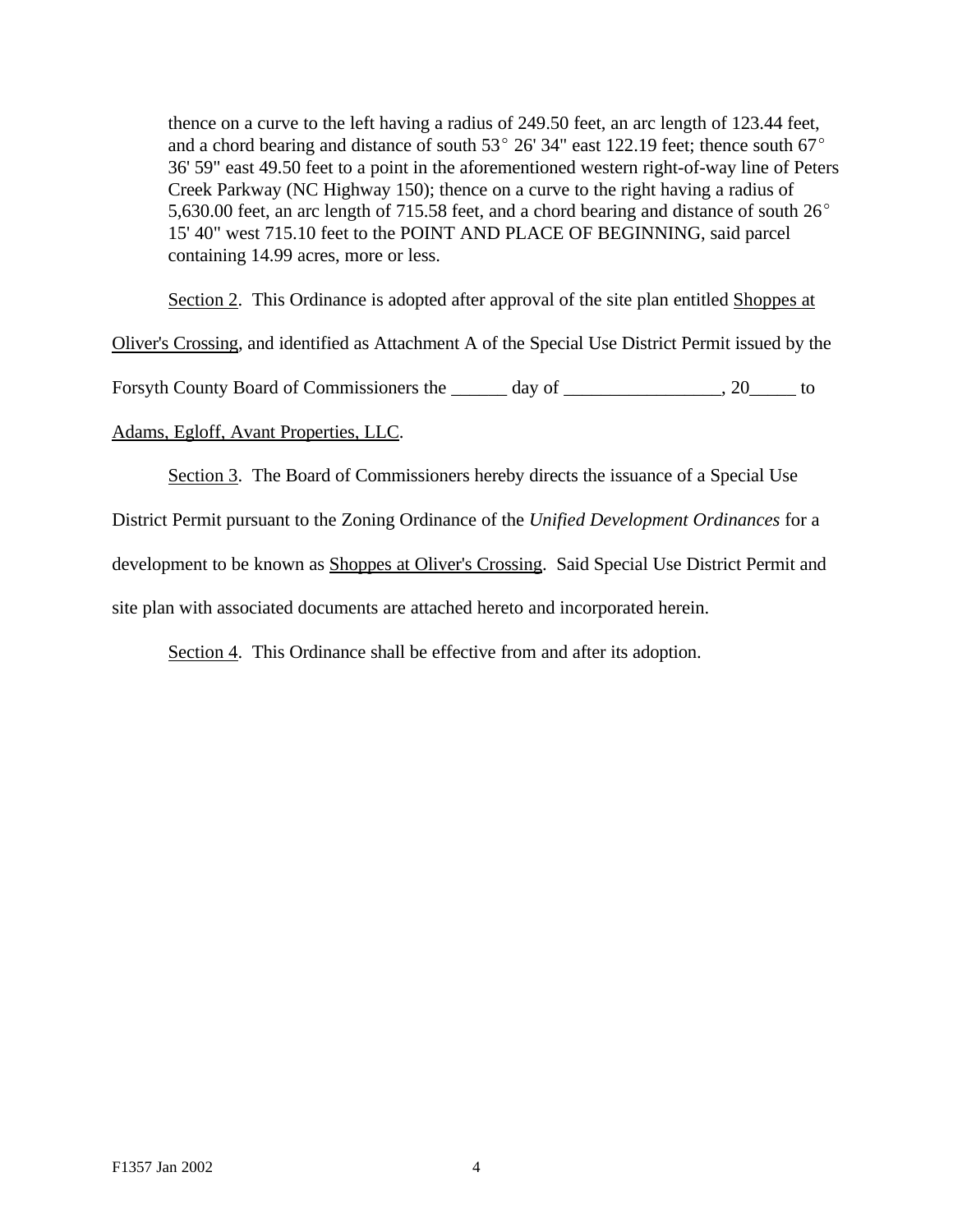# COUNTY, SPECIAL USE DISTRICT PERMIT

#### SPECIAL USE DISTRICT PERMIT

Issued by the Forsyth County Board of Commissioners

The Forsyth County Board of Commissioners issues a Special Use District Permit for the

site shown on the site plan map included in this zoning petition of Adams, Egloff, Avant

Properties, LLC (Zoning Docket F-1357). The site shall be developed in accordance with the

plan approved by the Board and bearing the inscription: "Attachment A, Special Use District

Permit for NSB-S (Shopping Center - Site Plan Amendment), approved by the Forsyth County

Board of Commissioners the \_\_\_\_\_ day of \_\_\_\_\_\_\_\_\_\_\_\_\_, 20 \_\_\_\_" and signed, provided

the property is developed in accordance with requirements of the NSB-S zoning district of the

Zoning Ordinance of the *Unified Development Ordinances* of the County Code, the Erosion

Control Ordinance, and other applicable laws, and the following conditions be met:

#### PRIOR TO ISSUANCE OF GRADING PERMITS

- a. Developer shall cordon off all areas shown on the site plan as buffer or areas left to remain undisturbed. Trees in all these areas shall be protected from grading encroachment in accordance with UDO Section 3-4.2(H)(3).
- b. Developer shall have a storm water management study submitted for review by the Public Works Department of the City of Winston-Salem. If required, an engineered storm water management plan shall be submitted and approved by the Public Works Department of the City of Winston-Salem.
- c. Developer shall obtain erosion control, grading and zoning permits from the Inspections Division of the City of Winston-Salem.

#### PRIOR TO THE ISSUANCE OF BUILDING PERMITS

a. On site fire hydrant locations shall be approved by the County Fire Department in writing to the Inspections Division.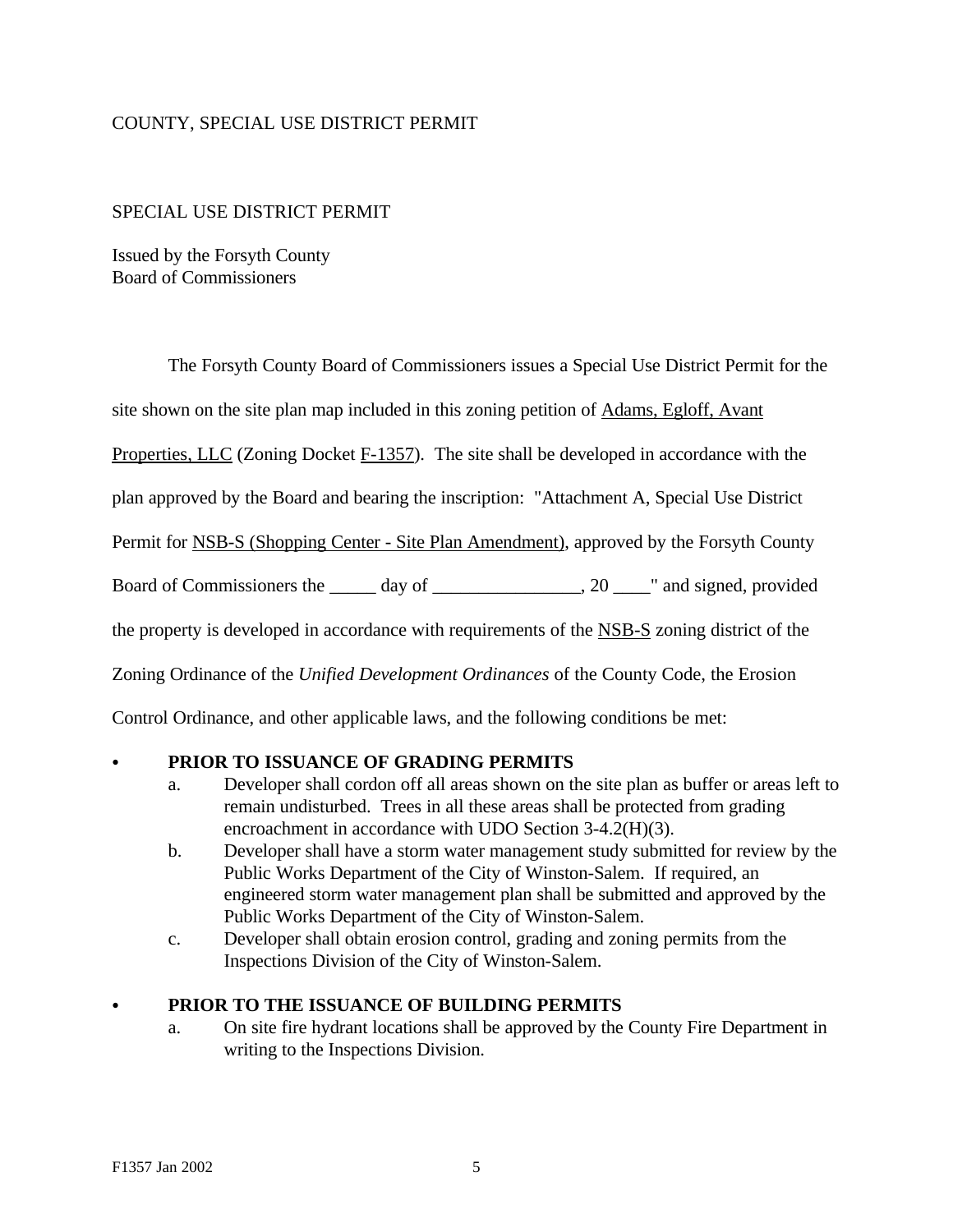# PRIOR TO THE ISSUANCE OF OCCUPANCY PERMITS

- a. Developer shall install road improvements and sidewalks on Oliver's Crossing Drive as shown on the site plan to the specifications of the Public Works Department of the City of Winston-Salem.
- b. Internal sidewalks shall be installed as shown on the site plan to provide pedestrian connections from the building to the new public sidewalk along Oliver's Crossing Drive also being installed by this developer.
- c. All pedestrian sidewalks and crosswalk delineations on pavement as shown on the site plan shall be installed.
- d. All required fire hydrants shall be installed in accordance with the County Fire Department.
- e. All required storm water devices shall be installed.

# C **OTHER REQUIREMENTS**

a. One (1) freestanding ground sign shall be permitted for the shopping center. Said sign shall be limited to a monument type with a maximum height of fifteen (15) feet.

# C **OUTPARCEL OR OTHER TWO PHASE LOT REQUIREMENTS**

- a. All outparcels or lots other than the shopping center shall be limited to one (1) freestanding ground sign with a maximum height of five (5) feet and a maximum copy area of thirty-six (36) square feet.
- b. If any lots are sold, each lot must meet zoning requirements independently.

# C **AS VOLUNTEERED BY THE DEVELOPER**

a. Developer to install a minimum three (3) foot high earthen berm along Peters Creek Parkway prior to the issuance of occupancy permits.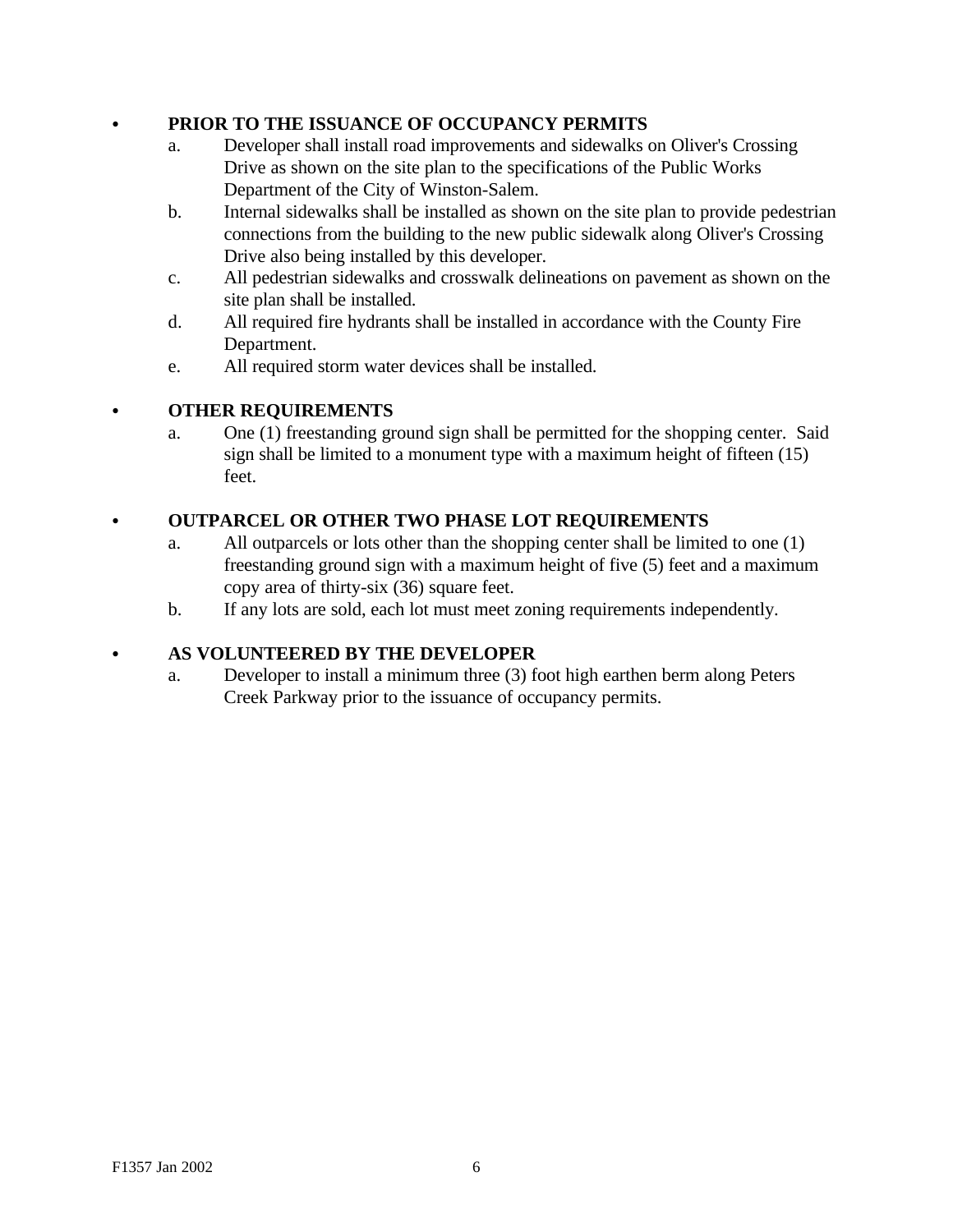### **ZONING STAFF REPORT**

| <b>DOCKET</b> # $F-1357$ |                    |
|--------------------------|--------------------|
| <b>STAFF:</b>            | <b>Suzy Hughes</b> |

Petitioner(s): Adams, Egloff Avant Properties, LLC Ownership: Same

### **REQUEST**

| From: | NSB-S Neighborhood Shopping Center District (Shopping Center) |
|-------|---------------------------------------------------------------|
| To:   | Site Plan Amendment                                           |

Acreage: 14.99 acres

# **LOCATION**

Street: West side of Peters Creek Parkway north of Fishel Road. Jurisdiction: Forsyth County.

### **SITE PLAN**

Proposed Use: Shopping Center. Square Footage: 96,200 sf. Building Height: Single story commercial. Parking: Required: 428; proposed: 533. Bufferyard Requirements: Type III bufferyard adjoining RS-9 zoning; type II adjoining RM-8-S zoning. Vehicular Use Landscaping Standards Requirements: UDO Standards apply.

### **PROPERTY SITE/IMMEDIATE AREA**

Existing Structures on Site: None. Site is vacant and graded.

Adjacent Uses:

| North - | Vacant site approved for multifamily dwelling units and zoned RM-8-S.      |
|---------|----------------------------------------------------------------------------|
|         | Further north is vacant wooded land zoned RS-9.                            |
| East -  | Vacant land zoned RS-9, including another zoning case, F-1344, which is    |
|         | located directly across Peters Creek Parkway from this site and extends to |
|         | the north along Peters Creek Parkway.                                      |
| South - | Immediately south of this site is a fire station, zoned RS-9, and further  |
|         | south is a car sales lot zoned HB-S.                                       |
| West -  | Single family residences zoned RS-9.                                       |
|         |                                                                            |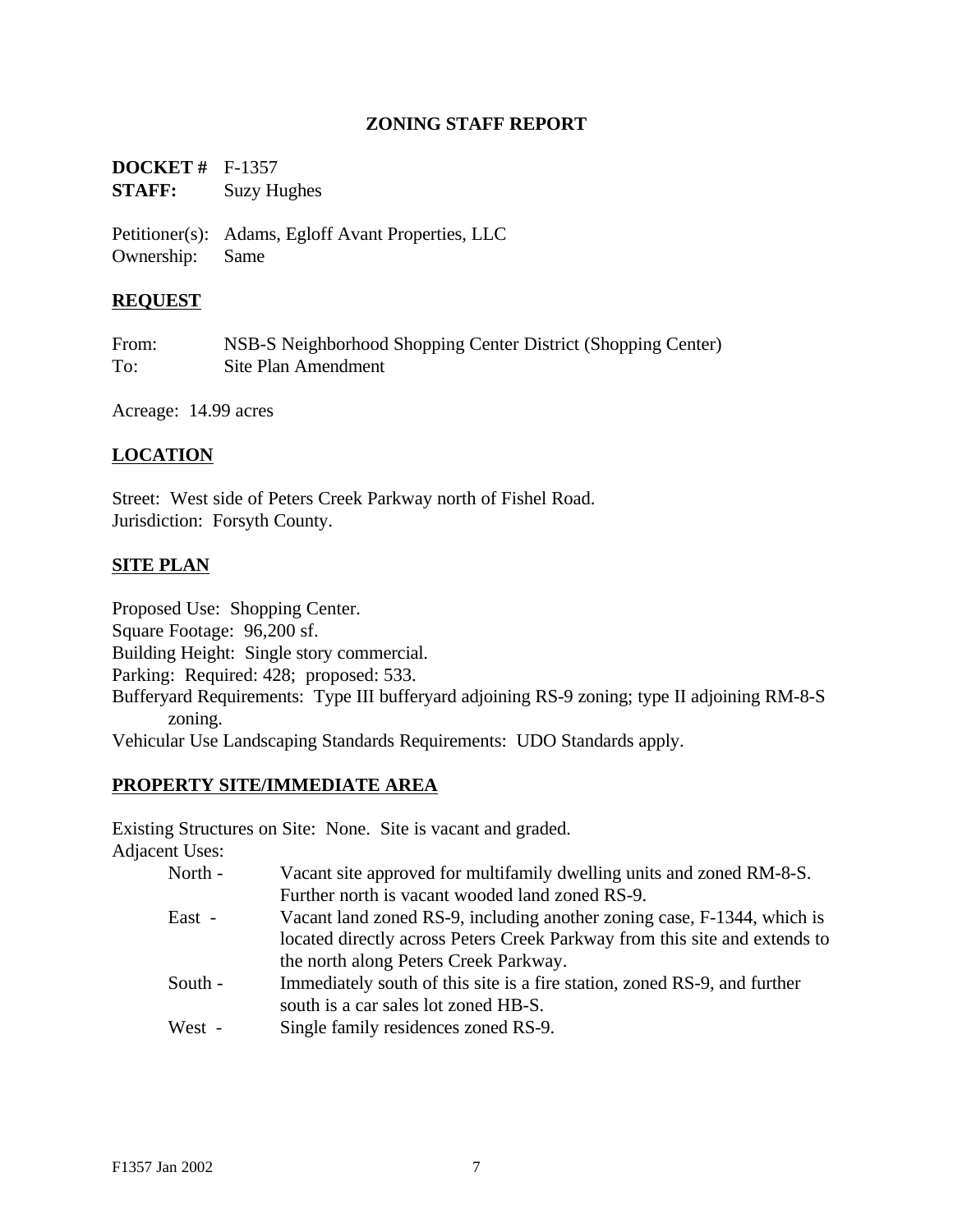#### **GENERAL AREA**

Character/Maintenance: Rural wooded area accessed by a major thoroughfare. This particular site is already graded.

Development Pace: Moderate.

#### **PHYSICAL FEATURES/ENVIRONMENTAL REVIEW**

- Impact on Existing Features: Site has been graded, so there will be little impact on the site, other than impervious surface.
- Topography: GIS maps indicate that this property is relatively flat in the center with heavier grades toward the western, southern, and eastern property lines.

Streams: There are no streams crossing the portion of land identified for rezoning.

Vegetation/habitat: Site is somewhat wooded at the edges.

Natural Heritage Sites: Friedburg Marsh exists approximately ¾ mile to the northwest of this site. The marsh is a 3+ acre site at the intersection of Old Salisbury Road and the South Fork of Muddy Creek.

Watershed: The site is not within the boundaries of a water supply watershed.

#### **TRANSPORTATION**

Direct Access to Site: Peters Creek Parkway.

Street Classification: Major thoroughfare.

Average Daily Traffic Count/Estimated Capacity at Level of Service D (Vehicles per Day): Peters Creek Parkway between Fishel Road and Bridgeton Road: 13,000/12,500 Fishel Road between Peters Creek Parkway and US 52: 1,500/11,000

Trip Generation/Existing Zoning: RM-8-S

156 units x 6.63 (Apt. Trip Rate) = 1,034 trips per day

Trip Generation/Proposed Zoning: NSB-S

 $96,200/1,000 = 96.2$  x 42.92 (Gross Leasable Area) = 4,128 trips per day

Planned Road Improvements: Widen NC150/Peters Creek Pkwy to a 4-lane median divided facility from existing multi-lanes in Winston-Salem to Davidson County Line; under construction.

#### **HISTORY**

Relevant Zoning Cases:

- 1. F-1350; NSB-S (Shopping Center Site Plan Amendment); pending action of Board of Commissioners; east side of Peters Creek Parkway (across from current site); 7.24 acres; Planning Board and staff recommended denial.
- 2. F-1344; RS-9 to NSB-S (Shopping Center); approved August 13, 2001; east side of Peters Creek Parkway (across from current site); 7.24 acres; Planning Board and staff recommended denial.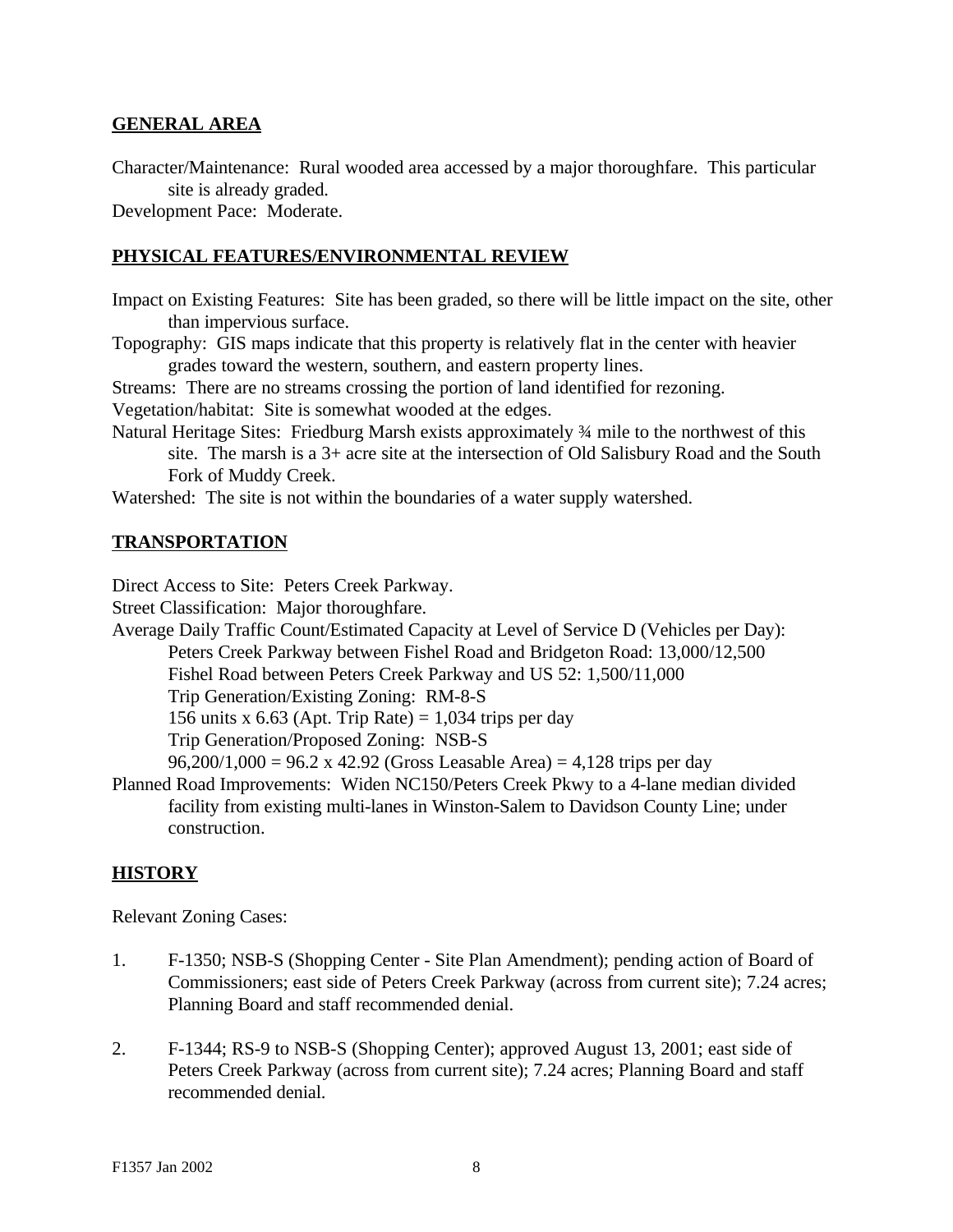- 3. F-1343; RS-9 to NSB-S (Shopping Center); approved August 13, 2001; current site; 14.99 acres; Planning Board made no recommendation due to a tie vote, staff recommended approval.
- 4. F-1325; RS-9 to RM-8-S (Residential Building, Multifamily; Residential Building, Townhouse); approved December 8, 2000; west side of Peters Creek Parkway southwest of Morning Glory Road (current site is portion of); 37.63 acres; Planning Board and staff recommended approval.
- 5. F-1185; RS-9 to HB-S (Outdoor Display Retail); approved February 10, 1997; west side of Peters Creek Parkway north of Friedberg Church Road; 6.18 acres; Planning Board and staff recommended approval.

# **CONFORMITY TO PLANS**

### GMP Area (*Legacy*): Suburban.

- Relevant Comprehensive Plan Recommendation(s): The City South Activity Center at Peters Creek Parkway at the planned extension of Clemmonsville Road has been identified in *Legacy* as a metro activity center. It is located approximately 1.8 miles north from the site on Peters Creek Parkway. Metro activity centers are not intended to contain all commercial development within a region of the county. Locations for the numerous existing and future neighborhood and community level centers were not identified on the generalized growth management plan map in *Legacy*. Potential locations for new neighborhood and community serving commercial areas will be identified as more detailed area plans are prepared for the city and county.
- Area Plan/Development Guide: This site is not within the boundaries of a development guide or area plan.

# **ANALYSIS**

This request is a site plan amendment for a proposed development of 14.99 acres zoned NSB-S (Shopping Center). The property is located on the west side of NC 150 (Peters Creek Parkway) north of Fishel Road. The site plan submitted has alterations beyond those authorized through a staff change, therefore staff recommended the petitioner submit a site plan amendment.

The NSB district is intended to be an integrated and self-contained commercial development which is limited in the types of commercial uses allowed and is restricted to less than fifteen acres in size. The NSB district is not intended to promote highway-oriented development.

The originally approved plan was comprised of several buildings, those lying immediately along Peters Creek Parkway having parking on the side or rear. The plan submitted for the site plan amendment has substituted the buildings along Peters Creek Parkway with buildings separated from the thoroughfare with parking. There are also three buildings with drive-throughs on the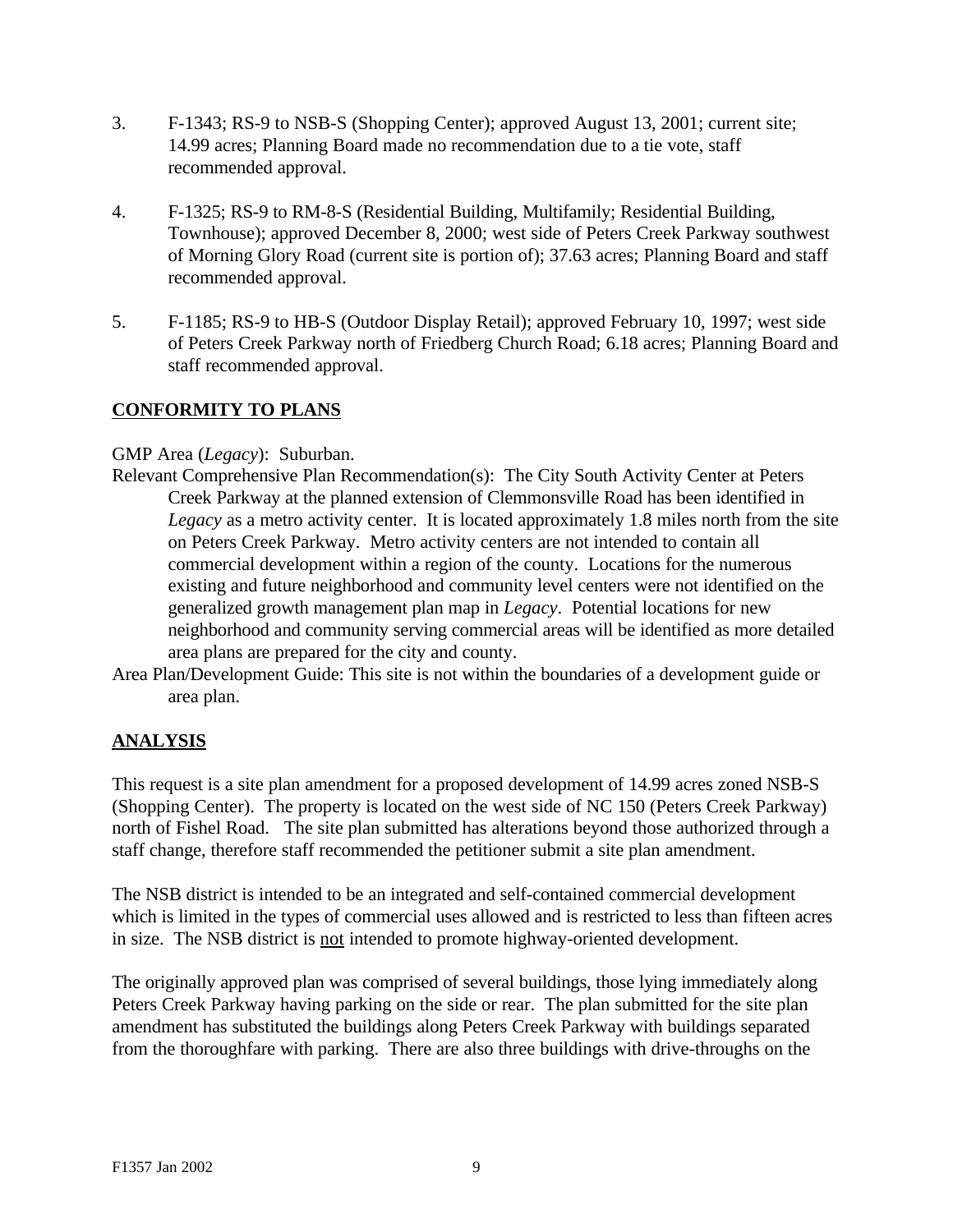current plan, whereas the originally approved plan had only two. Parking along the road and multiple drive-through structures are elements typical of highway oriented businesses and contradict the purpose of neighborhood shopping centers.

Although staff can accept one additional drive-through service, we would prefer to see parking currently shown in front of the buildings facing NC 150 relocated to the side or rear of the structures. Staff believes that this would lessen the appearance of a highway oriented commercial project and make it more consistent with the objectives of the NSB District.

# **FINDINGS**

- 1. This request is a site plan amendment of 14.99 acres zoned NSB-S (Shopping Center).
- 2. The site plan submitted has alterations beyond those authorized through a staff change.
- 3. The NSB district is not intended to promote highway-oriented development.
- 4. The current site plan partially contradicts the purpose of neighborhood shopping centers by showing substantial parking areas in the fronts of buildings facing NC 150.
- 5. Staff could support the proposed site plan amendment if parking were relocated to the side or rear of buildings facing NC 150.

# **STAFF RECOMMENDATION**

Zoning: **APPROVAL** with parking relocated to the side or rear of building facing NC 150. Site Plan: Staff certifies that **the site plan meets all code requirements**, and recommends the following conditions:

# C **PRIOR TO ISSUANCE OF GRADING PERMITS**

- a. Developer shall cordon off all areas shown on the site plan as buffer or areas left to remain undisturbed. Trees in all these areas shall be protected from grading encroachment in accordance with UDO Section 3-4.2(H)(3).
- b. Developer shall have a storm water management study submitted for review by the Public Works Department of the City of Winston-Salem. If required, an engineered storm water management plan shall be submitted and approved by the Public Works Department of the City of Winston-Salem.
- c. Developer shall obtain erosion control, grading and zoning permits from the Inspections Division of the City of Winston-Salem.

# C **PRIOR TO THE ISSUANCE OF BUILDING PERMITS**

a. On site fire hydrant locations shall be approved by the City Fire Department in writing to the Inspections Division.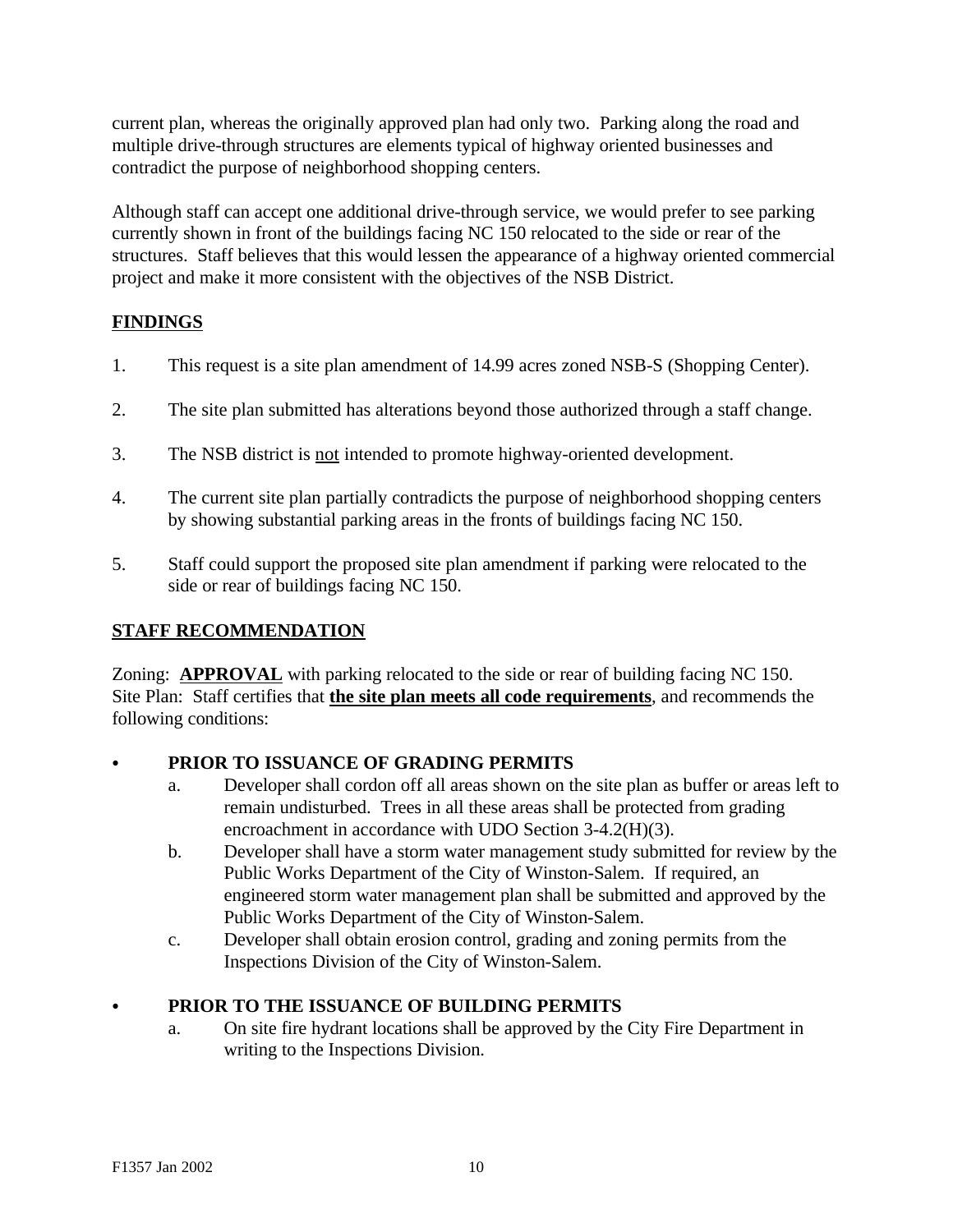### C **PRIOR TO THE ISSUANCE OF OCCUPANCY PERMITS**

- a. Developer shall install road improvements and sidewalks on Oliver's Crossing Drive as shown on the site plan to the specifications of the Public Works Department of the City of Winston-Salem.
- b. Internal sidewalks shall be installed as shown on the site plan to provide pedestrian connections from the building to the new public sidewalk along Oliver's Crossing Drive also being installed by this developer.
- c. All pedestrian sidewalks and crosswalk delineations on pavement as shown on the site plan shall be installed.
- d. All required fire hydrants shall be installed in accordance with the City of Winston-Salem Fire Department.
- e. All required storm water devices shall be installed.

### **• OTHER REQUIREMENTS**

a. One (1) freestanding ground sign shall be permitted for the shopping center. Said sign shall be limited to a monument type with a maximum height of fifteen (15) feet.

### **OUTPARCEL OR OTHER TWO PHASE LOT REQUIREMENTS**

- a. All outparcels or lots other than the shopping center shall be limited to one (1) freestanding ground sign with a maximum height of five (5) feet and a maximum copy area of thirty-six (36) square feet.
- b. If any lots are sold, each lot must meet zoning requirements independently.

Suzy Hughes presented the staff report.

# **PUBLIC HEARING**

FOR:

G. Emmett McCall, 633 W. Fourth Street, Winston-Salem, NC 27101

Represent the petitioner. Since we were here the last time, a lot of things have happened. The shopping center across the street got approved.

- NCDOT has asked us to change our road system going into Oliver's Crossing. Their thought is that this development will become more neighborhood oriented. They want us to do a six-lane road. We would like a right-in/right-out access point eventually.
- The square footage of the total buildings is the same. However, since the last meeting, the developers have met with potential customers and believe small shops would be better for the neighborhood.
- The developers proposed to construct a three to five foot berm between the property line and parking spaces. In essence they will be buffering the automobiles from anyone coming down Peters Creek Parkway.

The basic concept of a neighborhood shopping center has been met.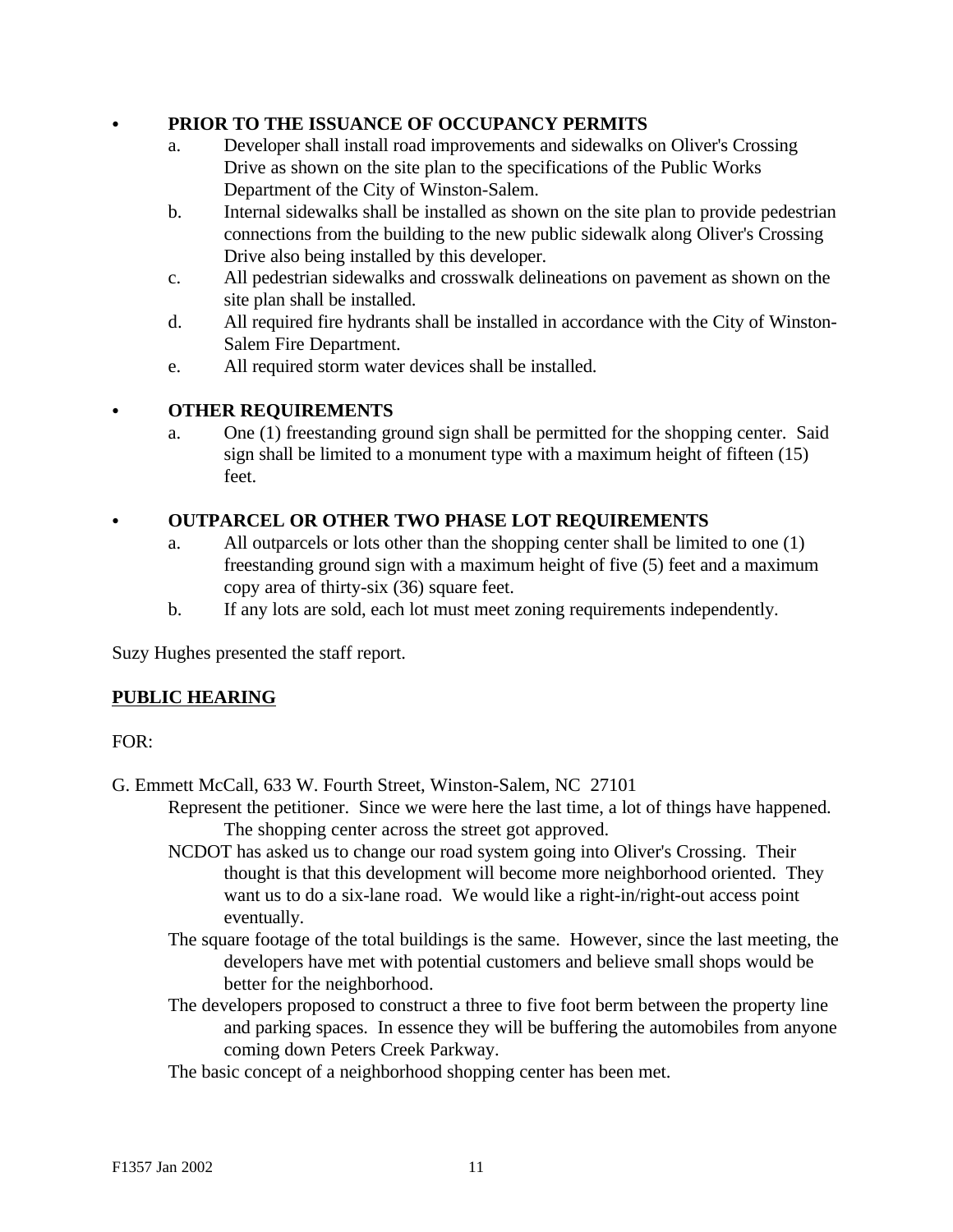NCDOT sees this as a neighborhood shopping center that needs good access. Extensive improvements are planned for Peters Creek Parkway.

We're trying to make this so the neighbors across the road can get up in the morning and walk across the road to get their groceries, etc.

AGAINST: None

### **WORK SESSION**:

During discussion by the Planning Board, the following points were made:

- 1. The petitioners do not want to move the parking away from the front of the buildings because they want the shops to be more customer friendly, so customers can drive right up to the shops.
- 2. Kem Schroeder both of these shopping centers came to us claiming to be neighborhood shopping centers, but through site plan modifications, they are doing exactly what they said they weren't doing.

MOTION: John Bost moved continuance of the site plan amendment. SECOND: Kem Schroeder

John Bost rescinded his motion.

MOTION: Philip Doyle moved to approve the site plan amendment because of the screening factors.

SECOND: Arnold King VOTE:

FOR: Doyle, King AGAINST: Bost, Clark, Norwood, Powell, Schroeder, Snelgrove EXCUSED: Avant

MOTION: Kem Schroeder moved denial of the site plan amendment SECOND: Terry Powell VOTE: FOR: Bost, Powell, Schroeder

AGAINST: Clark, Doyle, King, Norwood, Snelgrove EXCUSED: Avant

MOTION: Jimmy Norwood moved to approve the site plan amendment as staff recommended with no parking in the front. SECOND: Jerry Clark